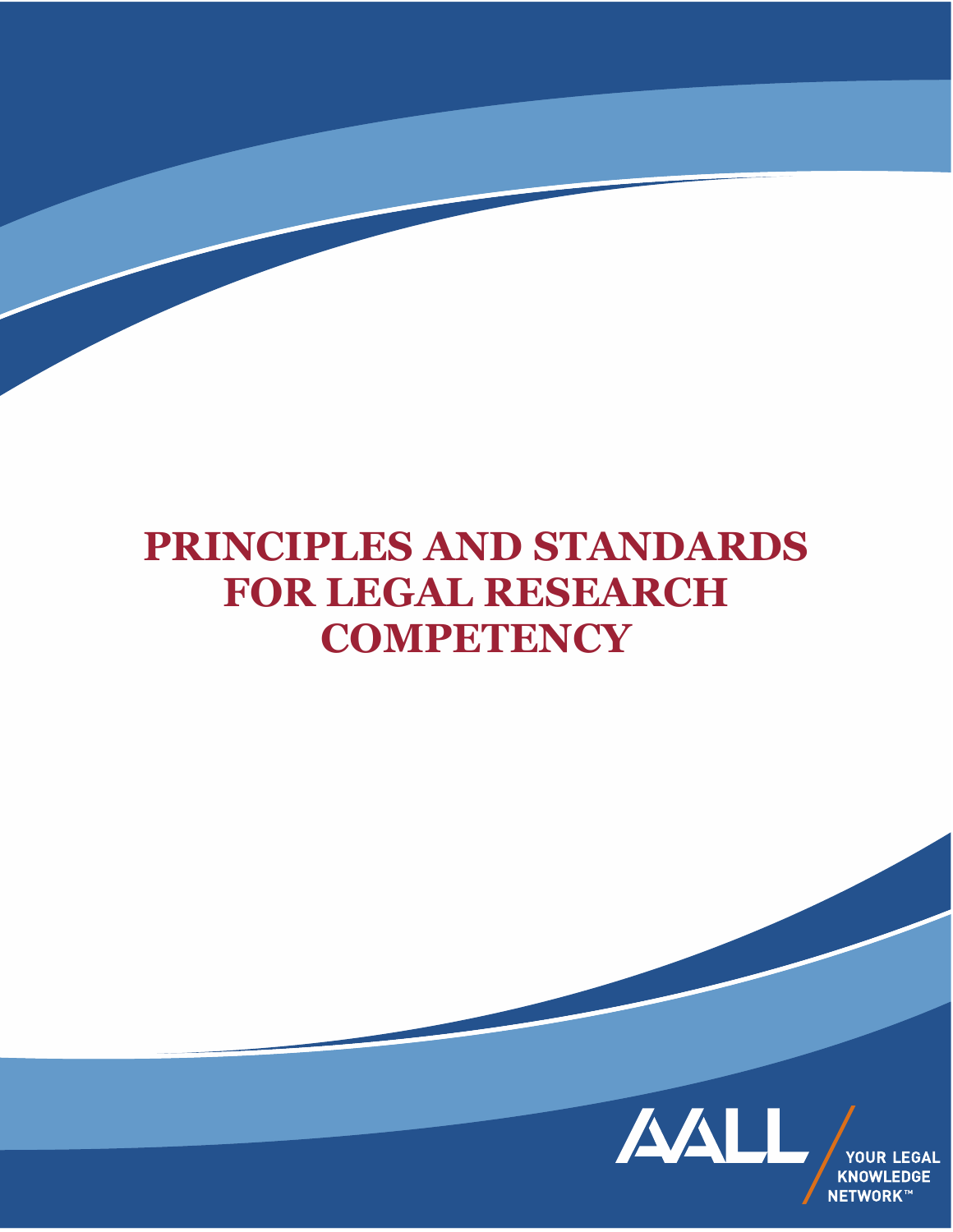

105 West Adams Street, Suite 3300 Chicago, IL 60603 312.939.4764 www.aallnet.org

AALL Principles and Standards for Legal Research Competency Approved by the Executive Board July 11, 2013, Tab 22. Revised and Approved by the Executive Board, April 2020, Tab 13.

© 2020 by American Association of Law Libraries Permisson to use, copy, and distribute this material for private, noncommercial and education purposes only is hereby granted, provided that the copyright notice appears with the following notice: No resale use may be made of this material at any time.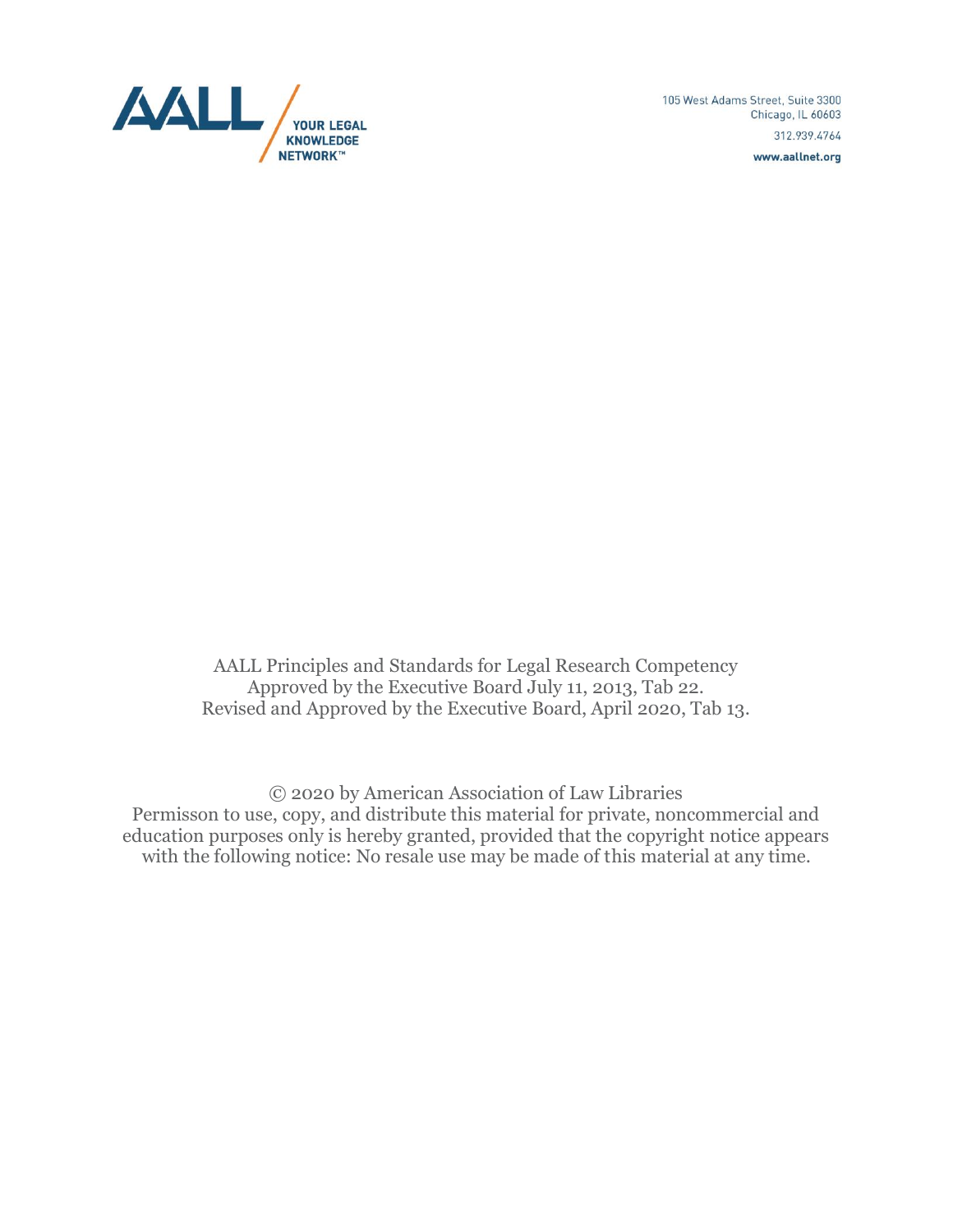

# **PRINCIPLES AND STANDARDS FOR LEGAL RESEARCH COMPETENCY**

The **Principles** are broad statements of foundational, enduring values related to skilled legal research, as endorsed by the American Association of Law Libraries. The **Standards** provide a set of more specific applications of those norms or habits that demonstrate one's commitment to and attainment of the principles. The Competencies are activities that demonstrate knowledge and skill. **Competencies** provide concrete measures or indicators of successful achievement of the abilities required to meet the standards.

**PRINCIPLE I: A SUCCESSFUL LEGAL RESEARCHER POSSESSES FOUNDATIONAL KNOWLEDGE OF THE LEGAL SYSTEM AND LEGAL INFORMATION SOURCES, INCLUDING ANALYTICAL TOOLS.**

#### **STANDARDS:**

A. An information-literate legal professional considers the full range of potential sources of information, regardless of type or format.

#### **Competencies:**

- 1. Differentiates between primary and secondary sources and recognizes how their use and importance vary depending upon the legal problem or issue.
- 2. Identifies and uses the most effective secondary sources to obtain background information, to gain familiarity with terms of art, and to put primary sources incontext.
- 3. Recognizes differences in the weight of authority among sources and applies that knowledge to the legal research problem.
- 4. Distinguishes between the major analytical tools, recognizing key factors that influence processing and results.

B. An information-literate legal professional understands the similarities, differences, and interrelationships among and between United States federal, state, and local legalsystems.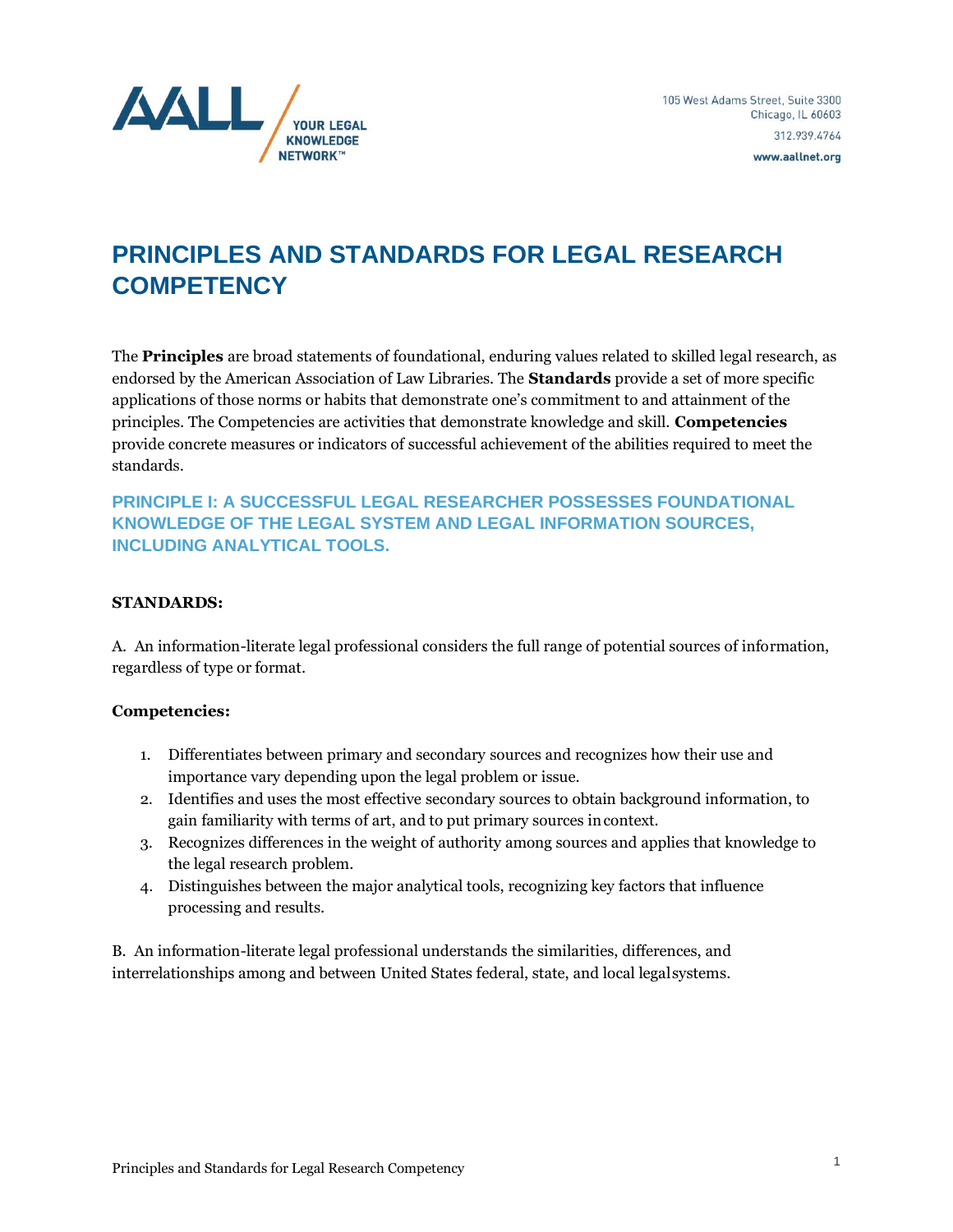

- 1. Distinguishes between federal, state, and local systems of government; and understands the processes and the interrelationships among them on all levels.
- 2. Knows which legal information is produced, organized, and disseminated across levels and branches of government.
- 3. Identifies appropriate resources to locate the legislative, regulatory, and judicial law produced by the respective government bodies.
- 4. Understands and distinguishes between different types of primary law sources,and the weight, reliability, and binding or persuasive authority of each source.

C. An information-literate legal professional understands the structure and interrelationships between and among foreign and international legal systems.

#### **Competencies:**

- 1. Recognizes that there are diverse structural frameworks for the various legal systems within the global community.
- 2. Recognizes basic similarities, differences, and interrelationships among and between various types of legal regimes, e.g., United States law, foreign law, and international law.
- 3. Identifies information resources, including analytical tools, that will increase depth and breadthof knowledge regarding a specific legal system.
- 4. Recognizes that other countries and supranational organizations may produce, organize, and disseminate their legal information in different ways, and knows how to find the needed information for a particular legal system.

# **PRINCIPLE II: A SUCCESSFUL LEGAL RESEARCHER GATHERS INFORMATION THROUGH EFFECTIVE AND EFFICIENT RESEARCH STRATEGIES.**

### **STANDARDS:**

A. An information-literate legal professional selects appropriate research sources.

- 1. Identifies and analyzes the appropriate legal issues that need to be researched.
	- a. Identifies and analyzes the appropriate non-legal issues that need to be researched.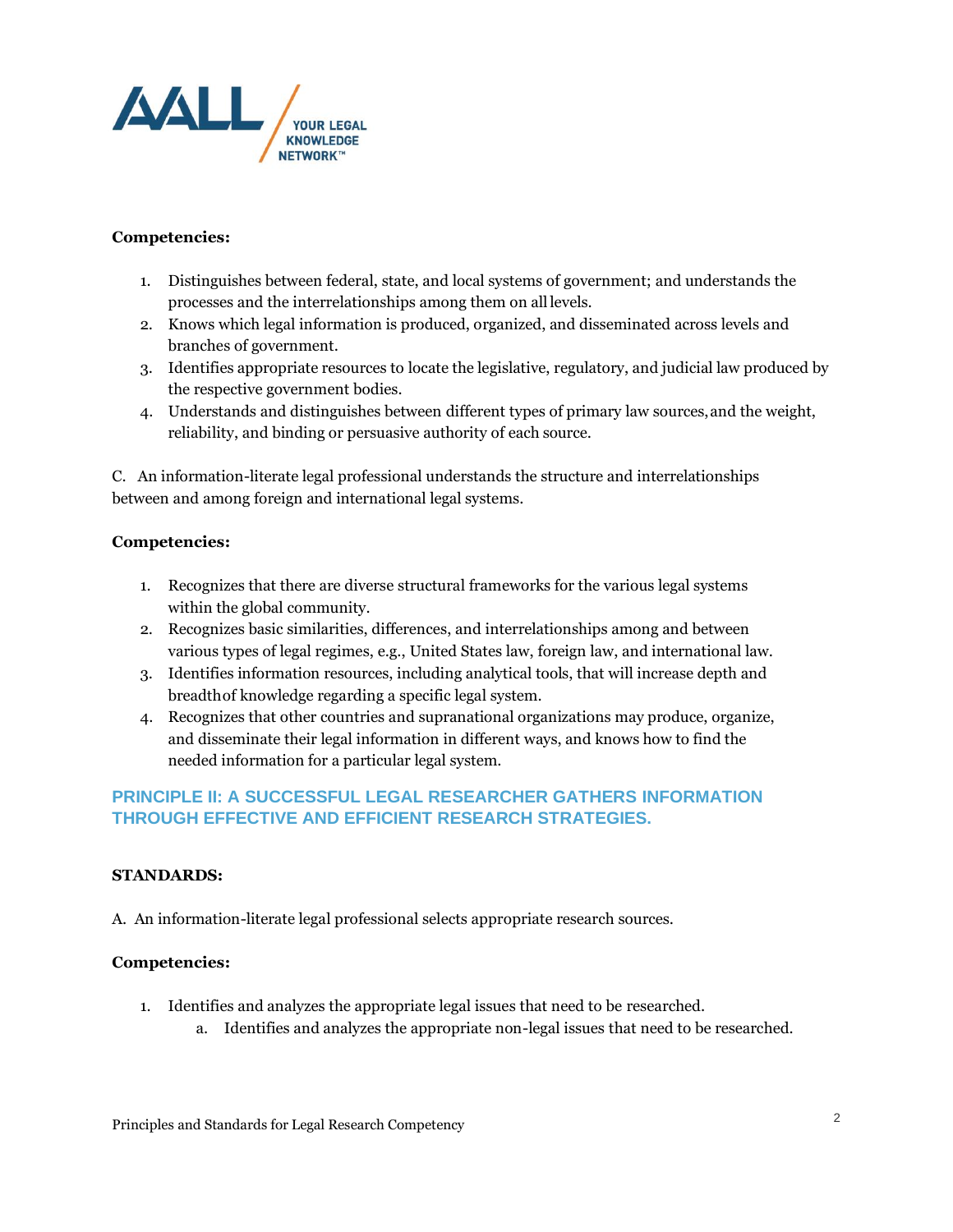

- 2. Recognizes the authority or authorities governing particular legal issues.
- 3. Knows which print or digital, primary or secondary, sources contain appropriate and current content on the issue being researched.
- 4. Recognizes how tools facilitate research tasks due to content or organization, such as use of controlled vocabulary, synopses, annotations, finding aids, or headnotes.
- 5. Knows how to check the content of sources and validate the completeness and currency of the selected sources.
- 6. Supplements or validates preliminary results with additional tools.
- 7. Consults with legal information professionals to correct any resource knowledge gaps.
- 8. Identifies any confidentiality or technological risks associated with the use of various research sources or methods.

B. An information-literate legal professional constructs and implements efficient, cost-effective search strategies.

#### **Competencies:**

- 1. Articulates the precise legal issues that need to be researched.
- 2. Develops an appropriate research plan for each discrete issue.
- 3. Knows how to appropriately use available information resources and analytical tools to research and understands the relative advantages of different methods of finding information.
- 4. When using online search platforms,
	- a. Differentiates among various available online search platforms to employ those that are best suited to the task at hand, and
	- b. Understands the operation of both free and subscription search platforms to skillfully craft appropriate search queries; and,
	- c. Possesses a basic understanding of the means by which online search platforms process queries and generate results, including the potential of algorithmic bias associated with machine learning.
- 5. Identifies the most cost-efficient sources, calculating cost of use against time on research.

C. An information-literate legal professional confirms and validates research results, incorporating existing work product and expertise.

#### **Competencies:**

1. Understands the necessity of validating case holdings through the use of citators or other citationbased methods of updating case law.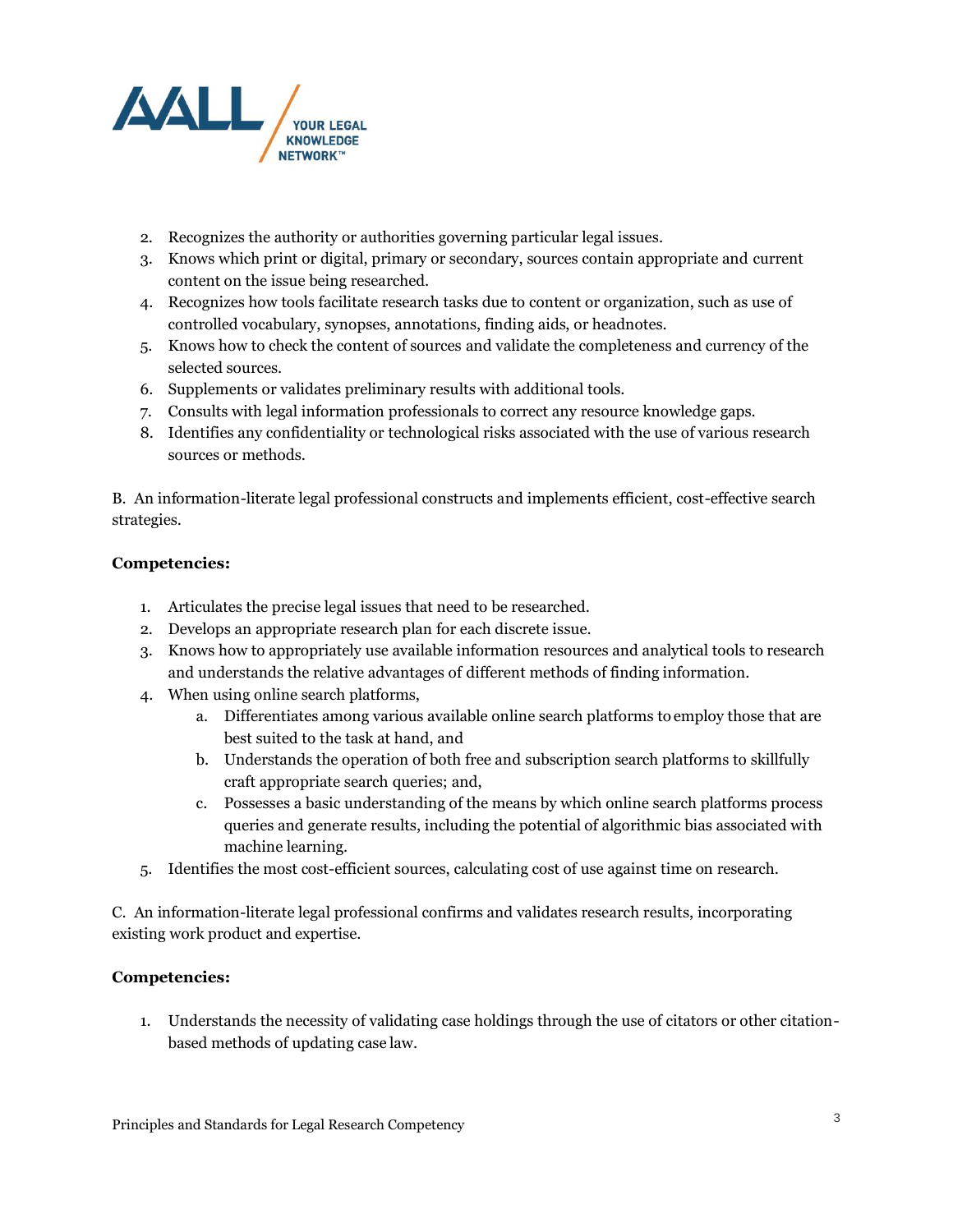

- 2. Analyzes research results using prior knowledge and experience on the topic in particular, as well as one's general knowledge of legal principles.
- 3. Recognizes the benefits of requesting assistance from knowledgeable individuals and consulting an institution's knowledge management system.
- 4. Understands when to stop the research process.
- D. An information-literate legal professional documents research strategies.

- 1. Records all pertinent information for future reference, such as:
	- a. resources and methods used,
	- b. information considered, and
	- c. reasons for selecting or rejecting various authorities or resources.
- 2. Understands and utilizes proper citation forms.

# **PRINCIPLE III: A SUCCESSFUL LEGAL RESEARCHER CRITICALLY EVALUATES INFORMATION.**

#### **STANDARDS:**

A. An information-literate legal professional knows that information quality varies.

#### **Competencies:**

- 1. Consistently applies criteria to evaluate the reliability of information, including training and validation data sets, considering but not limited to
	- a. Authority,
	- b. Credibility;
	- c. Currency;
	- d. Authenticity;
	- e. Relevance; and,
	- f. Bias.
- 2. Understands that these criteria are relevant for both print and digital formats, and legal and nonlegal, sources.

B. An information-literate legal professional evaluates legal information through cost-benefit analyses.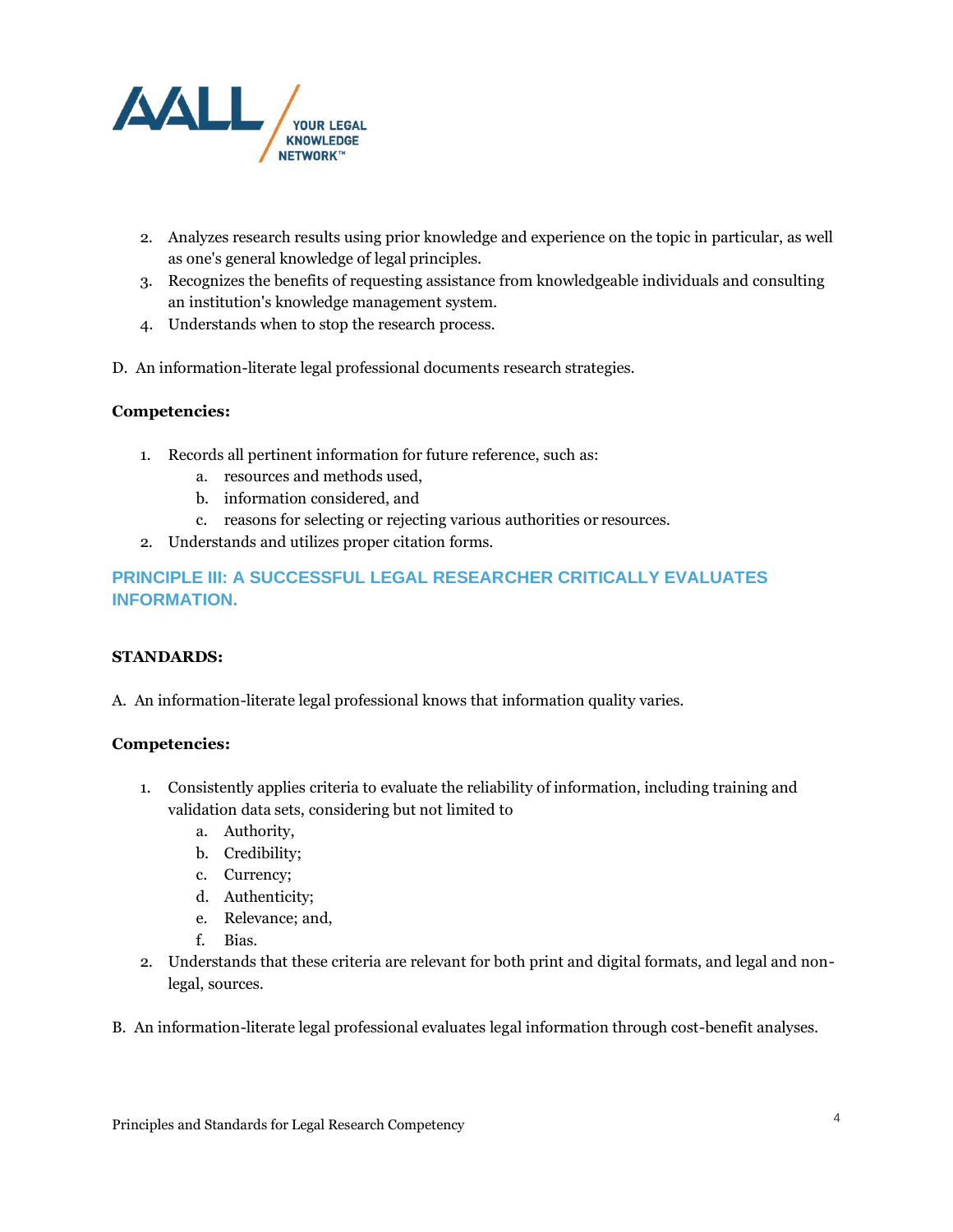

- 1. Understands that there are costs associated with legal research, regardless of type, publisher, or format.
- 2. Demonstrates cognizance of the intersection of cost and efficiency in the selection of information format and exercises professional judgment to choose the best source to serve the research parameters.
- 3. Understands the costs and benefits of mediated and disintermediated searching and uses this knowledge to revise research strategies when necessary.

C. An information-literate legal professional understands the importance of reviewing information obtained.

#### **Competencies:**

- 1. Clarifies or refines the research question as needed.
- 2. Updates or expands the research.
- 3. Identifies and addresses any contradictory authority.

# **PRINCIPLE IV: A SUCCESSFUL LEGAL RESEARCHER APPLIES INFORMATION EFFECTIVELY TO RESOLVE A SPECIFIC ISSUE OR NEED.**

#### **STANDARDS:**

A. An information-literate legal professional uses analytical reasoning to formulate an effective research strategy for addressing issues of law.

- 1. Synthesizes legal doctrine by examining cases similar, but not identical, to cases that are the current focus of research, in order to articulate how courts should apply current authoritative and relevant case law.
- 2. Uses research results to craft or support arguments that resolve novel legal issues lacking precedent, when appropriate.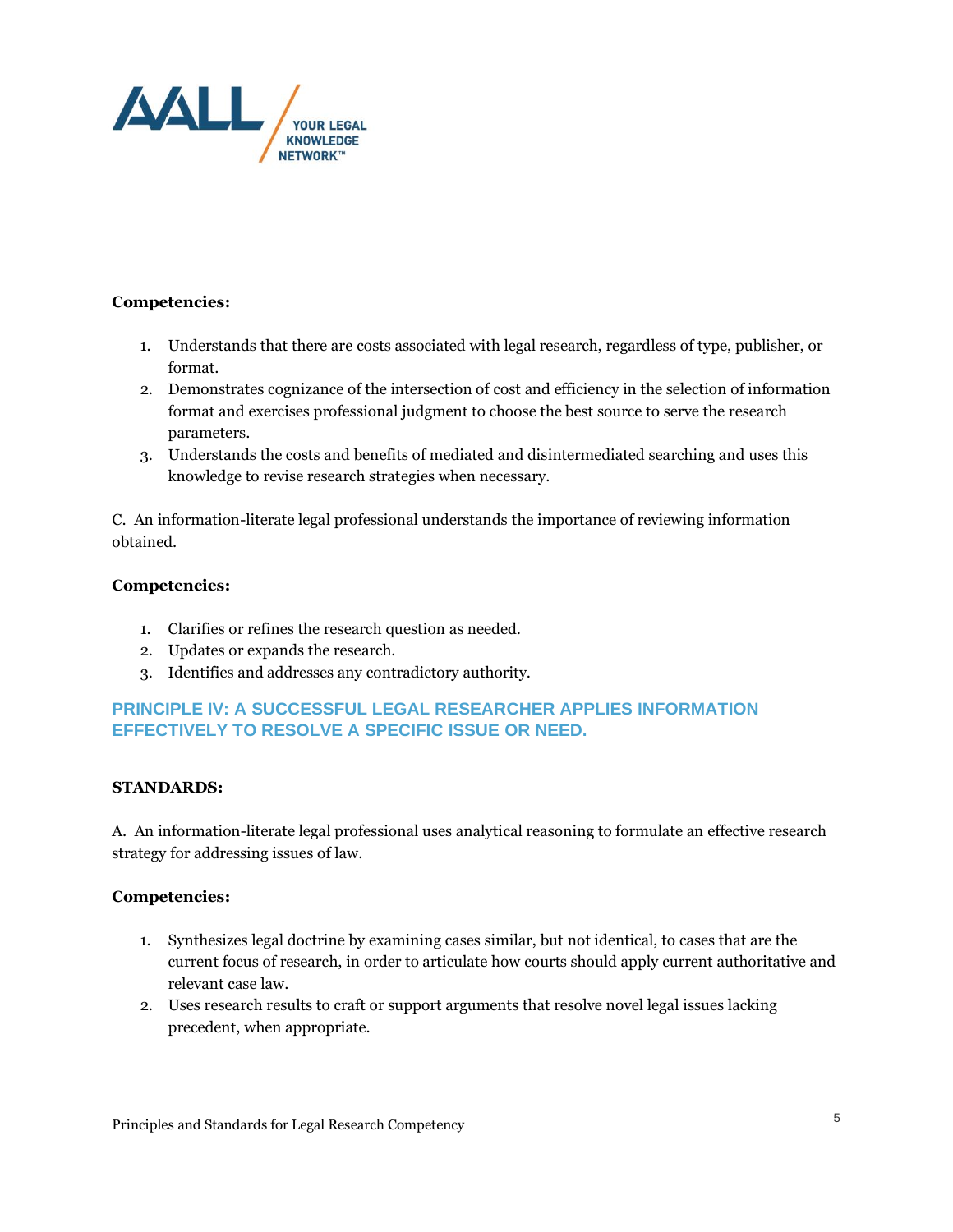

B. An information-literate legal professional modifies initial research strategies as necessary.

#### **Competencies:**

- 1. Understands research as a recursive process and expands or narrows research queries after discovering unanticipated results.
- 2. Reflects on the successes or failures of prior strategies for integrating new information into the analysis; and utilizes concepts, theories, and facts from prior research to continue the process.
- 3. Identifies historical sources or scholarship from other disciplines relevant to resolving a specific issue.
- 4. Recognizes when specific questions within the larger research problem have not been answered with the information compiled, by either:
	- a. Recognizing when the ultimate questions presented have not been fully answered through the research already obtained, or
	- b. Realizing when sufficient research has been completed to address the legal issue or information need.

C. An information-literate legal professional understands when research has answered all questions posed, and when it provides sufficient background to explain or support a conclusion.

- 1. Identifies unresolved issues and incorporates analogous background as appropriate if research has not clearly resolved all ambiguities or uncertainties within the issue posed.
- 2. Identifies scholarship from other disciplines relevant to resolving a specific issue.
- 3. Understands how courts or other legal decision-makers have applied materials from other disciplines in the past and determines when material from these disciplines might be persuasive in resolving a particular issue.
- 4. Locates background information to help answer a legal issue or need by using resources such as:
	- a. records of constitutional conventions,
	- b. legislative histories,
	- c. administrative histories,
	- d. trial or appellate briefs, or
	- e. economic, policy, business-specific, social, psychological, historical, or other relevant interdisciplinary information and data.
- D. An information-literate legal professional applies and integrates research into a persuasive document.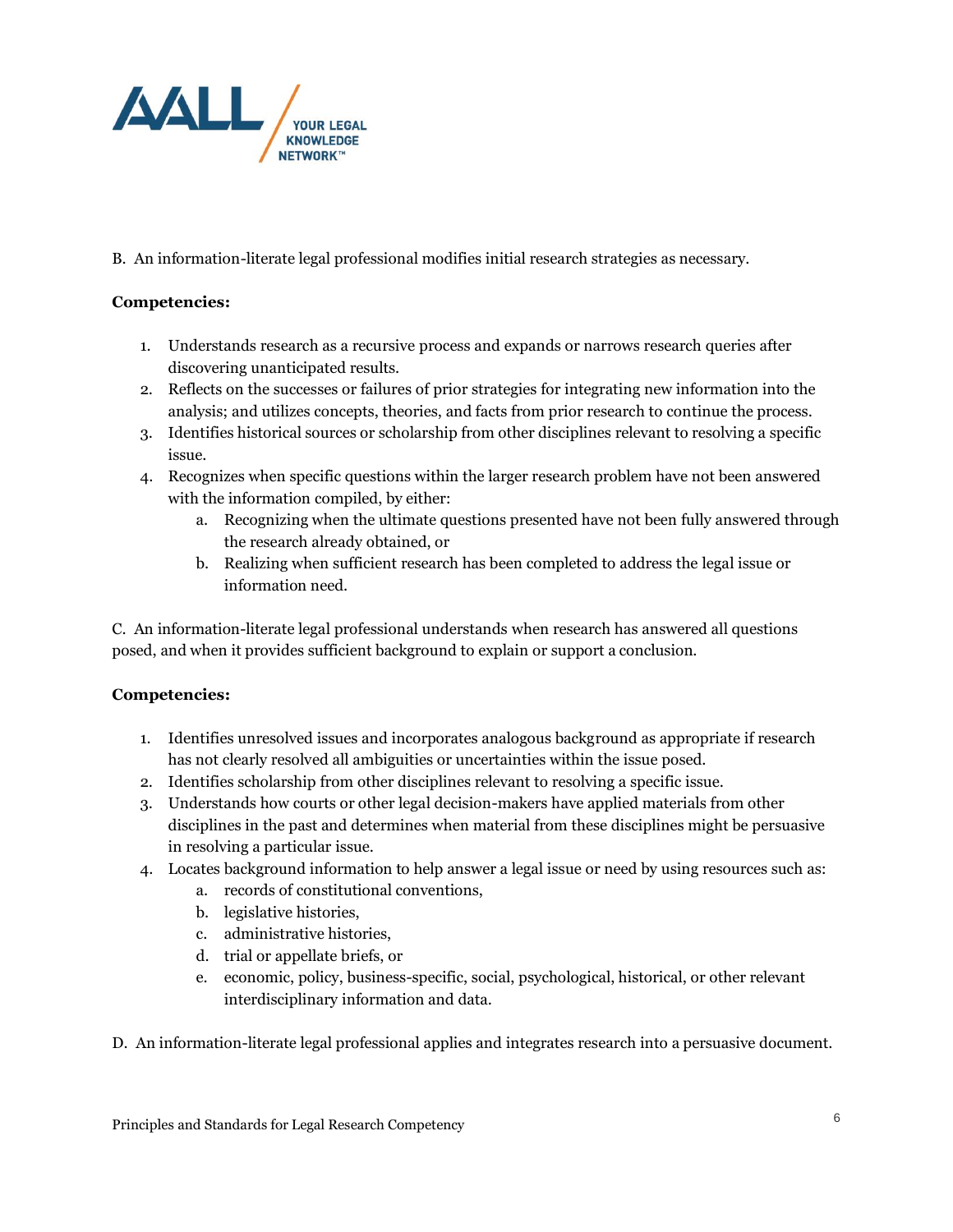

- 1. Cites authority consistent with locally accepted rules, ensuring that cited references can be located by the reader.
- 2. Organizes and integrates content, quotations, or forms, and paraphrases in a manner that supports the argument, brief, analysis, or transaction.
	- a. Chooses an appropriate communication format and style for the intended audience; and
	- b. Integrates charts, maps, or photos into the document or presentation for maximally persuasive effect, when appropriate.

# **PRINCIPLE V: A SUCCESSFUL LEGAL RESEARCHER DISTINGUISHES BETWEEN ETHICAL AND UNETHICAL USES OF INFORMATION, AND UNDERSTANDS THE LEGAL ISSUES ASSOCIATED WITH THE DISCOVERY, USE, OR APPLICATION OF INFORMATION.**

#### **STANDARDS:**

A. An information-literate legal professional understands and articulates the factors that determine the ethics and legality of information use in conformity with a lawyer's obligations to the court, the bar, and society.

#### **Competencies:**

- 1. Comprehends and complies with laws and organizational (firm, school, court) rules on access to information resources and storage and dissemination of information.
- 2. Understands intellectual property issues such as licensing, copyright, and fair use of copyrighted material.
- 3. Accurately articulates privacy, confidentiality, security, diligence, and other ethical issues related to research and practice, including the benefits and risks associated with relevant technology, in accordance with the Model Rules of Professional Conduct, the Model Code of Professional Responsibility, and theprevailing local law governing legal ethics.

B. An information-literate legal professional understands the laws, rules, and other legal authority that govern a lawyer's use of information in the course of practice.